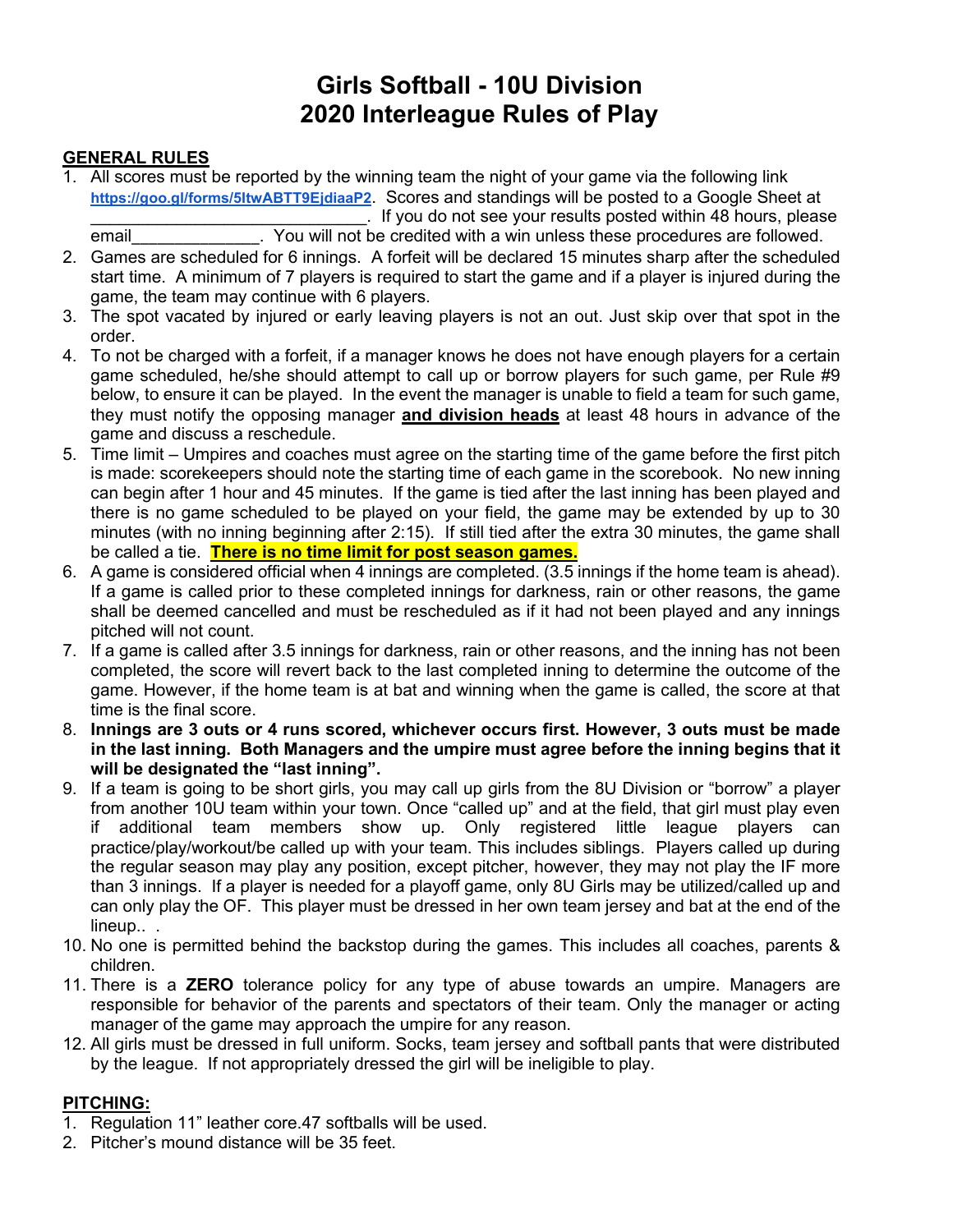- 3. Pitcher should begin with two feet touching the rubber. In the event a manager deems the pitcher to not be following proper technique, the manager should discuss the situation with the other manager and umpire and instruction should be provided to the pitcher. We want these girls to learn the proper technique and forcing them from the game will not accomplish this. If it is not a flagrant violation that is providing the pitcher with an unfair advantage, please be patient and work with the opposing pitcher/manager.
- 4. If a pitcher throws **1 pitch it will constitute an inning.**
- 5. **Each pitcher may pitch a maximum of 3 innings per game**. In the event the game goes into extra innings, a pitcher who has already pitched 3 innings may reenter and pitch a maximum of 2 additional innings.
- 6. A pitcher will be removed as a pitcher for the game, and is no longer eligible to pitch in that game, if she hits **3** batters in an inning or **5** in a game. To count as a hit by pitch the batter must make an attempt to avoid the pitch – this will be in the umpire's discretion.
- 7. All players are eligible to continuously leave and re-enter the game in the field, including the pitcher.
- 8. Once a pitcher approaches the pitcher's plate, all dugouts must be quiet until the umpire has called the pitch. No negative chanting is allowed.
- 9. No intentional walks.
- 10. Two trips to the mound per inning are permitted.  $2<sup>nd</sup>$  trip, pitcher must be replaced.

## **FIELDING:**

- 1. 10 Players in the field.
- 2. Outfielders must play 4 across, no short center. Outfielders must be standing on the outfield grass.
- 3. A team **must** field at least 7 players. If one of the 7 players get injured, the team still can play with 6 fielders.
- 4. For a full 6 inning game, each player must play at least 2 innings in the infield. It is strongly encouraged that no player sit on the bench for two consecutive innings. In the event a game lasts less than 6 innings, managers should do their best to ensure all players get equal amounts of time in the IF and OF.

#### **BATTING:**

- 1. Universal batting will be in effect throughout the entire season.
- 2. On a dropped  $3<sup>d</sup>$  strike the batter is out. Runners may advance at their own risk. This will count toward the steal limit. (See Base Running Rule 4.)
- 3. There is no Infield Fly rule in effect.
- 4. Base runners may tag up on fly ball outs and advance to any base.
- 5. Bunting is allowed.

#### **BASE RUNNING:**

- 1. Bases will be set at 60 feet.
- 2. Runners may not lead, but may steal when the ball **crosses** home plate. The runner **must** either attempt to advance using a steal or return to the base upon the catcher having control of the ball and returning the ball to the pitcher. There is no "dancing" off the base or delayed steals permitted.
- 3. One warning per team for a player leaving the base too early
- 4. On a hit that causes a play at first base, the runner must touch the orange safety base. Failure to do so will result in the runner being called out. Exception to this is if the batter-runner uses the white base to avoid contact with fielder potentially using foul territory to make a play.
- 5. If the catcher attempts a pick off at first base, all runners can advance at their own risk if a steal still exists; except a runner on third who can only advance on a walk or batted ball. Per rule #7 below, there is no stealing of home.
- 6. Each team may steal second base two times per inning and may steal third base an unlimited number of times per inning. No runner stealing any base may advance on an overthrow (i.e. no base runner may advance two bases on a play initiated by a steal).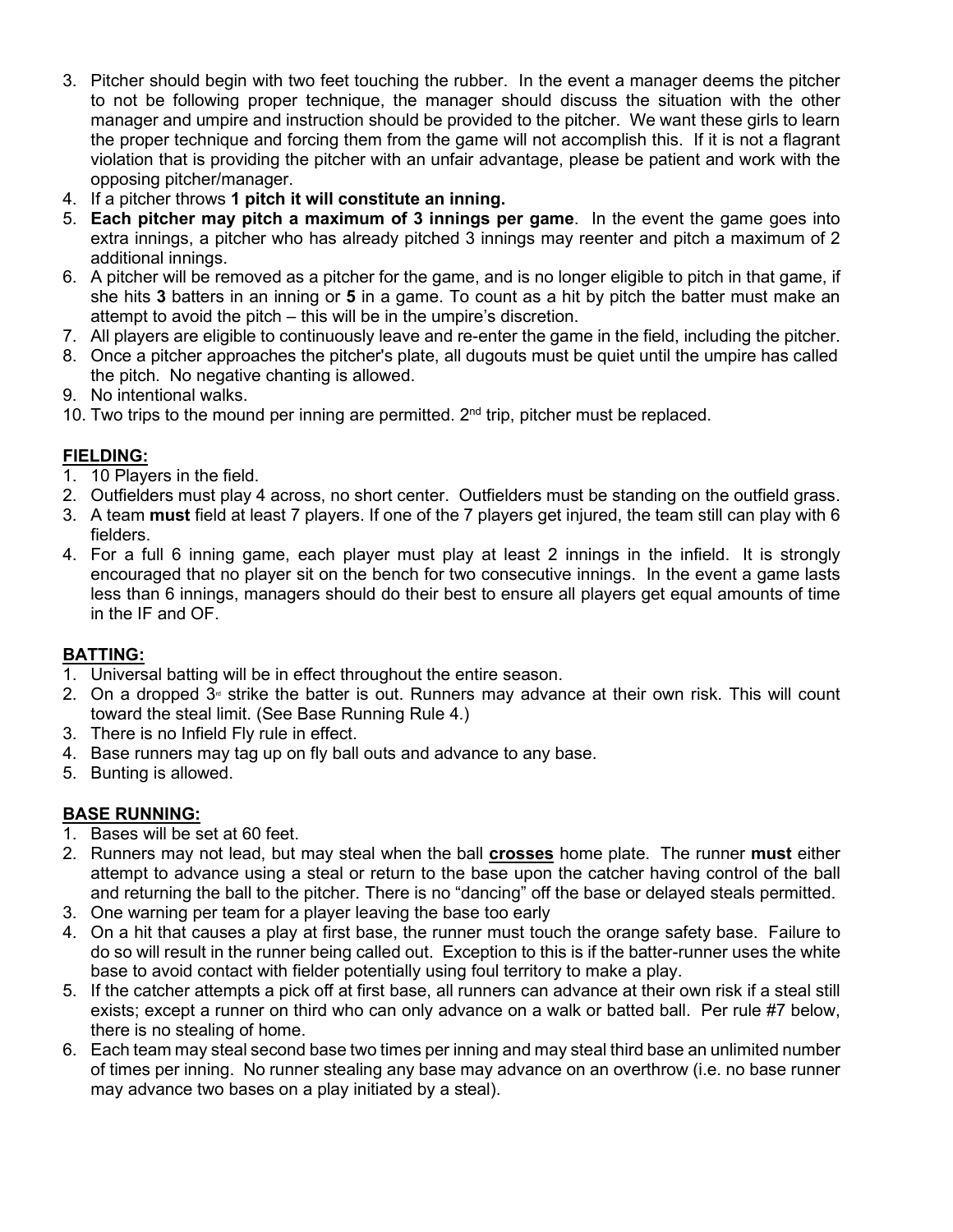- 7. There is no stealing home and thus all runners on third base must remain on the base whether the catcher has control of the ball, a pitched ball gets past the catcher, or there is an overthrow on a steal.
- 8. There are no double steals (two different players stealing a base on the same play).
- 9. If there is a violation of rule #6 or #7, the play is dead and the runner(s) shall be sent back to their respective base.
- 10. The ball is dead on the throwback to the pitcher from the catcher.
- 11. Time is out when a player with the ball in the pitcher's circle calls time and time is granted by the umpire.
- 12. A runner more than half way to the next base when time is called will be awarded that base. A runner less than half way will return to the previous base. This rule is solely at the discretion of the umpire.
- 13. There is no continuation allowed on a walk.
- 14. If there is a play at home (in the umpire's judgment), the runner must slide or surrender. If the runner does not do so, she will be out. At other bases it will be at the umpire's discretion to call runner's interference if the runner does not slide and makes contact with the fielder.
- 15. There is no head first sliding except when a catcher is attempting a pick off and it is a dive back to a base.
- **16. There are no stealing bases when a team is up by 8 runs or more. Base runners can only advance on batted balls in such a situation.**

#### **SPEED UP RULE:**

1. If the opposing team's catcher and/or pitcher is on base after two outs or three runs have been recorded that player shall be (catcher)/can be (pitcher) replaced with a courtesy runner. The courtesy runner will be the last batter out. (The catcher will then re-apply her equipment & be prepared to play as soon as the third out is recorded).

#### **MERCY RULE:**

1. The 12 run mercy rule will be in effect after 4 innings,  $3\frac{1}{2}$  if the home team is ahead and 10 runs after 5 innings,  $4\frac{1}{2}$  if the home team is ahead.

#### **MANAGERS/COACHES' PREPARATION**

- Managers and coaches must be at the field at least 15 minutes before starting times. Advise your team that you expect them to arrive 15 minutes prior to all start times. We must start the games on time.
- 2. Managers are responsible to make sure there is ice and a team first aid kit at the field for every game or practice.
- **3. EACH HOME TEAM MUST SUPPLY 2 LEATHER CORE. 47 11" GAME BALLS**
- 4. Only Managers and coaches may coach 1st or 3rd base. Parent may do so in the event a coach or manager is not present at a game.
- 5. Players may not wear any jewelry unless it is a medical alert bracelet. Taping or covering of jewelry is prohibited.
- 6. Once a game is officially rained out, it is the home team's responsibility to reach out to their league for available fields, dates and times. Within 48 hours after the rained out game, the home team shall share with the away team two options to make up the game. The visiting team then has 24 hours to respond and accept one of the dates. If no response, the division head will assign and schedule the makeup.
- 7. We have a tight timeline for playoffs. In fairness to all, we ask managers to adhere to the playoff round completion dates as best they can. We will allow for reasonable accommodations to extend a day or two if necessary. Long delays between playoff rounds will affect all remaining teams and rounds and will not be tolerated. It is the manager's responsibility to prepare themselves during the season to ensure there is a coach/parent who can run the team if the manager is not available, otherwise risk forfeiting the game if a reasonable amount of time cannot be met?
- 8. If a manager is thrown out of a game for any reason, he/she will automatically receive an additional 1 game suspension and be brought in front of their respective league's disciplinary committee.